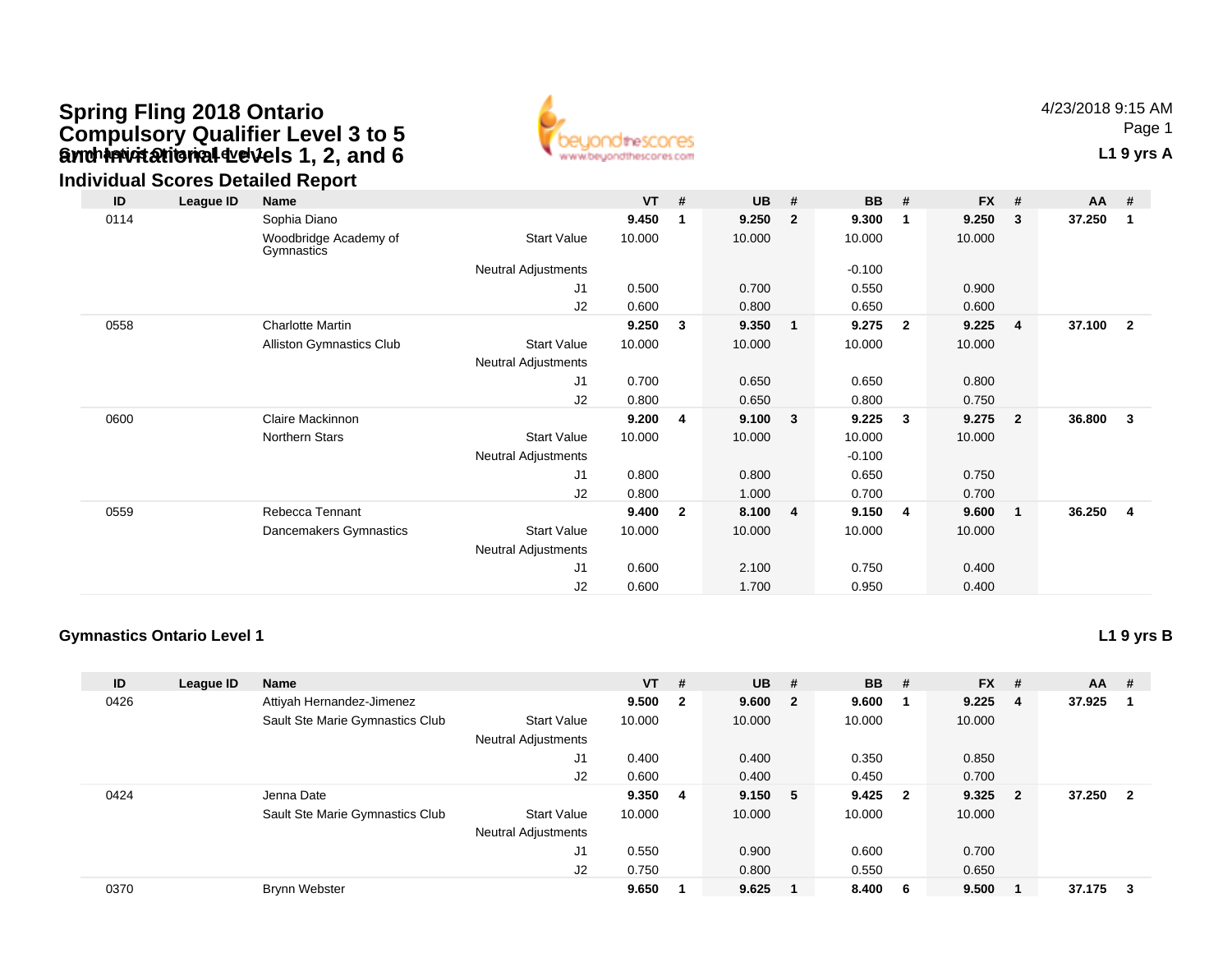# Bayelution 2 ymarrids find Sports Spring Fling 2018 Ontario<br>Compulsory Qualifier Level 3 to 5<br>and Invitational Lev創ৣখ<sup>ন</sup>় 2,ొanত 6



4/23/2018 9:15 AM

Page 2

|      | <b>Individual Scores Detailed Report</b>          | <b>Neutral Adjustments</b><br>J1<br>0.300<br>1.600<br>0.500<br>0.400 |        |   |        |   |          |              |        |     |        |     |
|------|---------------------------------------------------|----------------------------------------------------------------------|--------|---|--------|---|----------|--------------|--------|-----|--------|-----|
|      |                                                   |                                                                      |        |   |        |   |          |              |        |     |        |     |
|      |                                                   | J2                                                                   | 0.400  |   | 0.350  |   | 1.600    |              | 0.500  |     |        |     |
| 0422 | Harlyn King                                       |                                                                      | 9.400  | 3 | 9.350  | 3 | 9.250    | $\mathbf{3}$ | 9.100  | -5  | 37.100 | -4  |
|      | Sault Ste Marie Gymnastics Club                   | <b>Start Value</b>                                                   | 10.000 |   | 10.000 |   | 10.000   |              | 10.000 |     |        |     |
|      |                                                   | <b>Neutral Adjustments</b>                                           |        |   |        |   |          |              |        |     |        |     |
|      |                                                   | J1                                                                   | 0.500  |   | 0.600  |   | 0.600    |              | 0.900  |     |        |     |
|      |                                                   | J <sub>2</sub>                                                       | 0.700  |   | 0.700  |   | 0.900    |              | 0.900  |     |        |     |
| 0373 | Ashley Hinschberger                               |                                                                      | 9.200  | 5 | 9.300  | 4 | 9.225    | -4           | 9.300  | -3  | 37.025 | 5   |
|      | <b>Revolution Gymnastics And Sports</b><br>Centre | <b>Start Value</b>                                                   | 10.000 |   | 10.000 |   | 10.000   |              | 10.000 |     |        |     |
|      |                                                   | <b>Neutral Adjustments</b>                                           |        |   |        |   | $-0.100$ |              |        |     |        |     |
|      |                                                   | J1                                                                   | 0.800  |   | 0.600  |   | 0.650    |              | 0.600  |     |        |     |
|      |                                                   | J2                                                                   | 0.800  |   | 0.800  |   | 0.700    |              | 0.800  |     |        |     |
| 0423 | Mae Stocks                                        |                                                                      | 9.100  | 6 | 8.000  | 6 | 8.650    | 5            | 8.850  | - 6 | 34.600 | - 6 |
|      | Sault Ste Marie Gymnastics Club                   | <b>Start Value</b>                                                   | 10.000 |   | 10.000 |   | 10.000   |              | 10.000 |     |        |     |
|      |                                                   | <b>Neutral Adjustments</b>                                           |        |   |        |   |          |              |        |     |        |     |
|      |                                                   | J1                                                                   | 0.900  |   | 2.000  |   | 1.200    |              | 1.200  |     |        |     |
|      |                                                   | J <sub>2</sub>                                                       | 0.900  |   | 2.000  |   | 1.500    |              | 1.100  |     |        |     |

#### **Gymnastics Ontario Level 1**

**L1 10 yrs**

| ID   | League ID | <b>Name</b>                     |                            | $VT$ #  |              | $UB$ #  |                         | <b>BB</b> | #                       | <b>FX</b> | #              | $AA$ # |                |
|------|-----------|---------------------------------|----------------------------|---------|--------------|---------|-------------------------|-----------|-------------------------|-----------|----------------|--------|----------------|
| 0425 |           | <b>Taylor Majic</b>             |                            | 9.200   | $\mathbf{3}$ | 9.175   | - 1                     | 9.475     | $\overline{\mathbf{2}}$ | 9.275     | $\overline{2}$ | 37.125 |                |
|      |           | Sault Ste Marie Gymnastics Club | <b>Start Value</b>         | 10.000  |              | 10.000  |                         | 10.000    |                         | 10.000    |                |        |                |
|      |           |                                 | <b>Neutral Adjustments</b> |         |              |         |                         |           |                         |           |                |        |                |
|      |           |                                 | J1                         | 0.700   |              | 0.900   |                         | 0.650     |                         | 0.750     |                |        |                |
|      |           |                                 | J2                         | 0.900   |              | 0.750   |                         | 0.400     |                         | 0.700     |                |        |                |
| 0427 |           | Emma Potvin                     |                            | 9.425   | $\mathbf{1}$ | 8.750   | $\overline{\mathbf{3}}$ | 9.500     | $\overline{\mathbf{1}}$ | 9.350     | $\mathbf 1$    | 37.025 | $\overline{2}$ |
|      |           | Sault Ste Marie Gymnastics Club | <b>Start Value</b>         | 10.000  |              | 10.000  |                         | 10.000    |                         | 10.000    |                |        |                |
|      |           |                                 | <b>Neutral Adjustments</b> |         |              |         |                         |           |                         |           |                |        |                |
|      |           |                                 | J1                         | 0.500   |              | 1.100   |                         | 0.450     |                         | 0.650     |                |        |                |
|      |           |                                 | J <sub>2</sub>             | 0.650   |              | 1.400   |                         | 0.550     |                         | 0.650     |                |        |                |
| 0555 |           | Olivia Vitale                   |                            | 9.150 4 |              | 9.000 2 |                         | 9.000     | $\overline{\mathbf{3}}$ | 8.750     | 4              | 35.900 | 3              |
|      |           | <b>Alliston Gymnastics Club</b> | <b>Start Value</b>         | 10.000  |              | 10.000  |                         | 10.000    |                         | 10.000    |                |        |                |
|      |           |                                 | <b>Neutral Adjustments</b> |         |              |         |                         |           |                         |           |                |        |                |
|      |           |                                 | J1                         | 0.800   |              | 1.100   |                         | 0.900     |                         | 1.200     |                |        |                |
|      |           |                                 | J2                         | 0.900   |              | 0.900   |                         | 1.100     |                         | 1.300     |                |        |                |